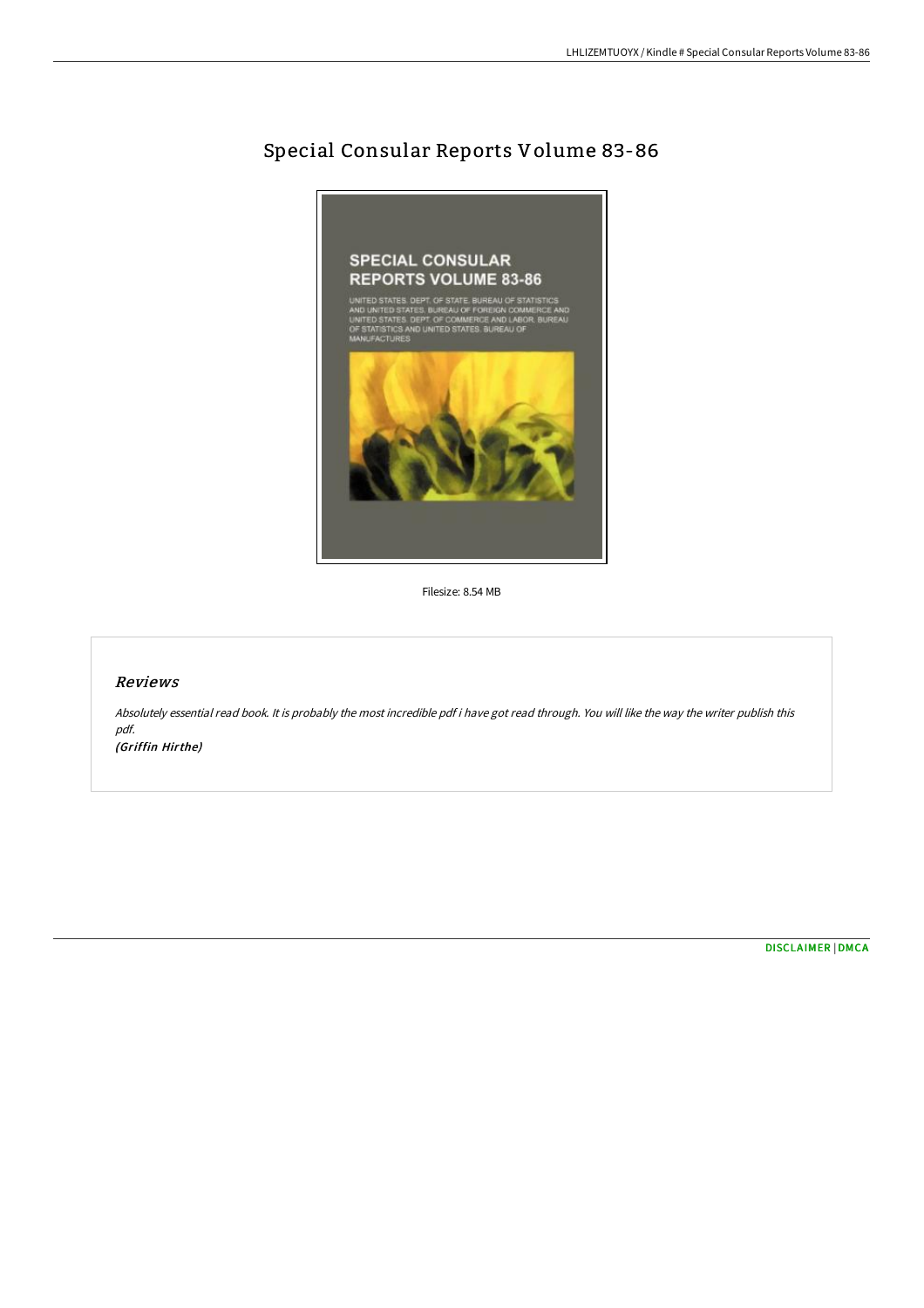## SPECIAL CONSULAR REPORTS VOLUME 83-86



To download Special Consular Reports Volume 83-86 PDF, make sure you refer to the button listed below and save the document or get access to additional information that are in conjuction with SPECIAL CONSULAR REPORTS VOLUME 83-86 ebook.

Not Avail, United States, 2012. Paperback. Book Condition: New. 246 x 189 mm. Language: English . Brand New Book \*\*\*\*\* Print on Demand \*\*\*\*\*.This historic book may have numerous typos and missing text. Purchasers can download a free scanned copy of the original book (without typos) from the publisher. Not indexed. Not illustrated. 1922 Excerpt: .retail price \$3.53, wholesale price \$2.31; length of piece 28/29 meters. 173. Toweling, made in Germany: width 140 cm., retail price \$1.80, wholesale price \$1.08; length of piece 40/45 meters. 174. Toweling, made in England; width 165 cm., retail price \$4 04. wholesale price \$2.56; length of piece 28/29 meters. 175. Made in Sweden; width 160 cm., price \$2.31; 90 cm., price \$1.15. 176. Made in Sweden; width 130 cm., price \$1.45. 177. Made in Sweden; width 85 cm., price \$1.56. 178. Made in Sweden; width 170 cm., price \$2.31. 179. Made in Sweden: width 90 cm., price \$1.35. 180. Made in Sweden; width 60 cm., price \$0.90. YARN. 181. 30s, hosiery yarn, made in England. 182. 30/2, hosiery twist, 6 turns, made in England. 183. 60/2, mercerized, made in England. 184. 24, throstle cups, made in America. 185. 12s 3-fold doubled hosiery twist, 41 turns, made in England. 186. 26s, made in England. 187. 40/2, made in England. 188. 140s/12, made in England. 189. 24, cheese, made in England. 190. 140, 12 ends, made in England. BLANKETING. 191. Swedish, white; width 140 cm., price \$1.15 per meter. 192. Swedish, white; width 140 cm., price \$1 67 per meter. 193. Swedish, white; width 140 cm., price \$1.45 per meter. 194. Swedish, maroon; width 140 cm., price \$2.56 per meter. o DEPARTMENT OF COMMERCE BUREAU OF FOREIGN AND DOMESTIC COMMERCE JULIUS KLEIN, Director PRICE, S CENTS Sold by the Superintendent of Documents, Government Printing Office, Washington,...

Read Special [Consular](http://techno-pub.tech/special-consular-reports-volume-83-86-paperback.html) Reports Volume 83-86 Online  $\blacksquare$ 

[Download](http://techno-pub.tech/special-consular-reports-volume-83-86-paperback.html) PDF Special Consular Reports Volume 83-86